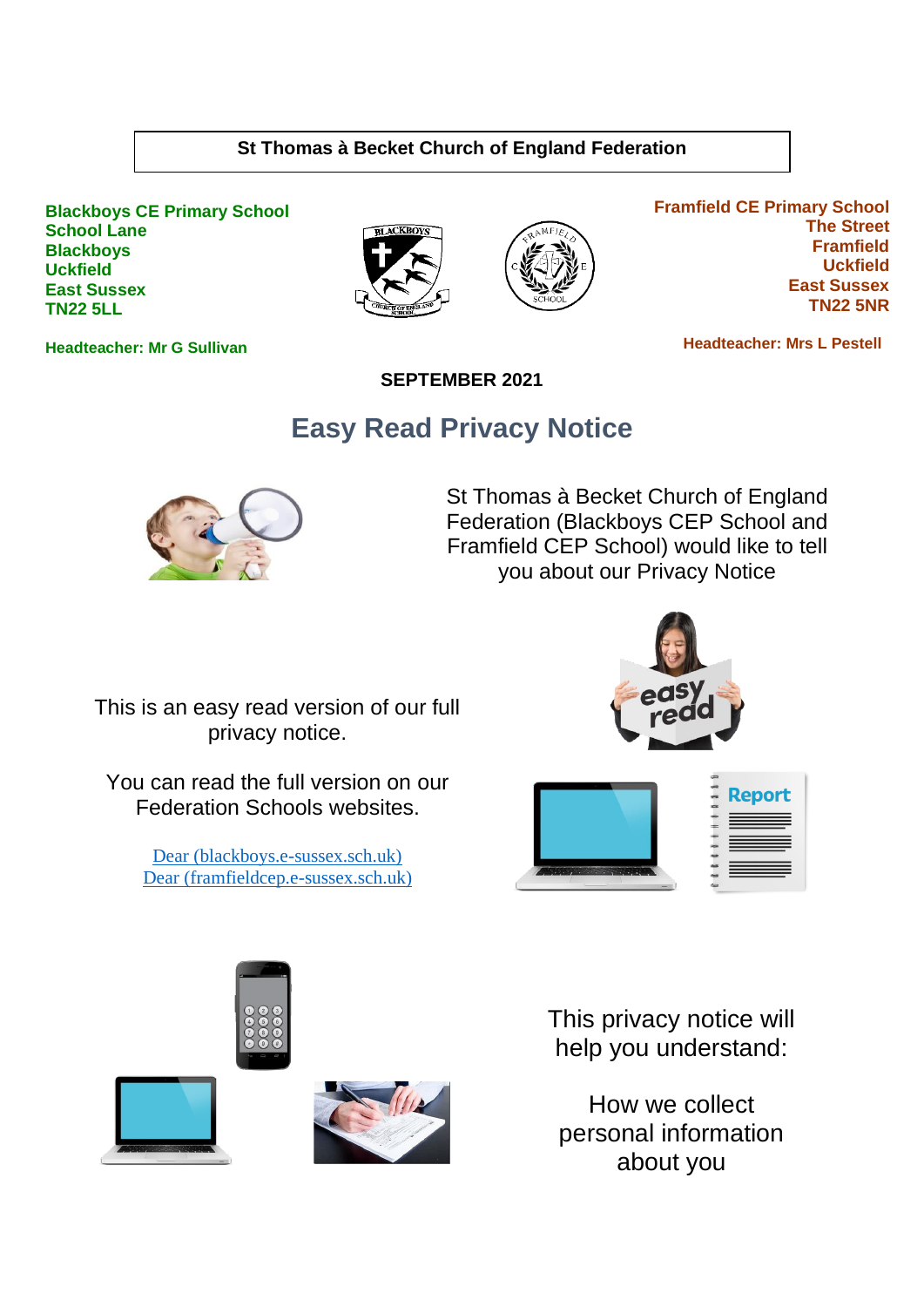What personal information we collect

How we use the information and who we share the information with

How long we keep your information

by law.

We must give you this information

The law is called the UK General Data Protection Regulation (UK GDPR)

2



 $\frac{1}{2}018$ 





 $20<sub>17</sub>$ 



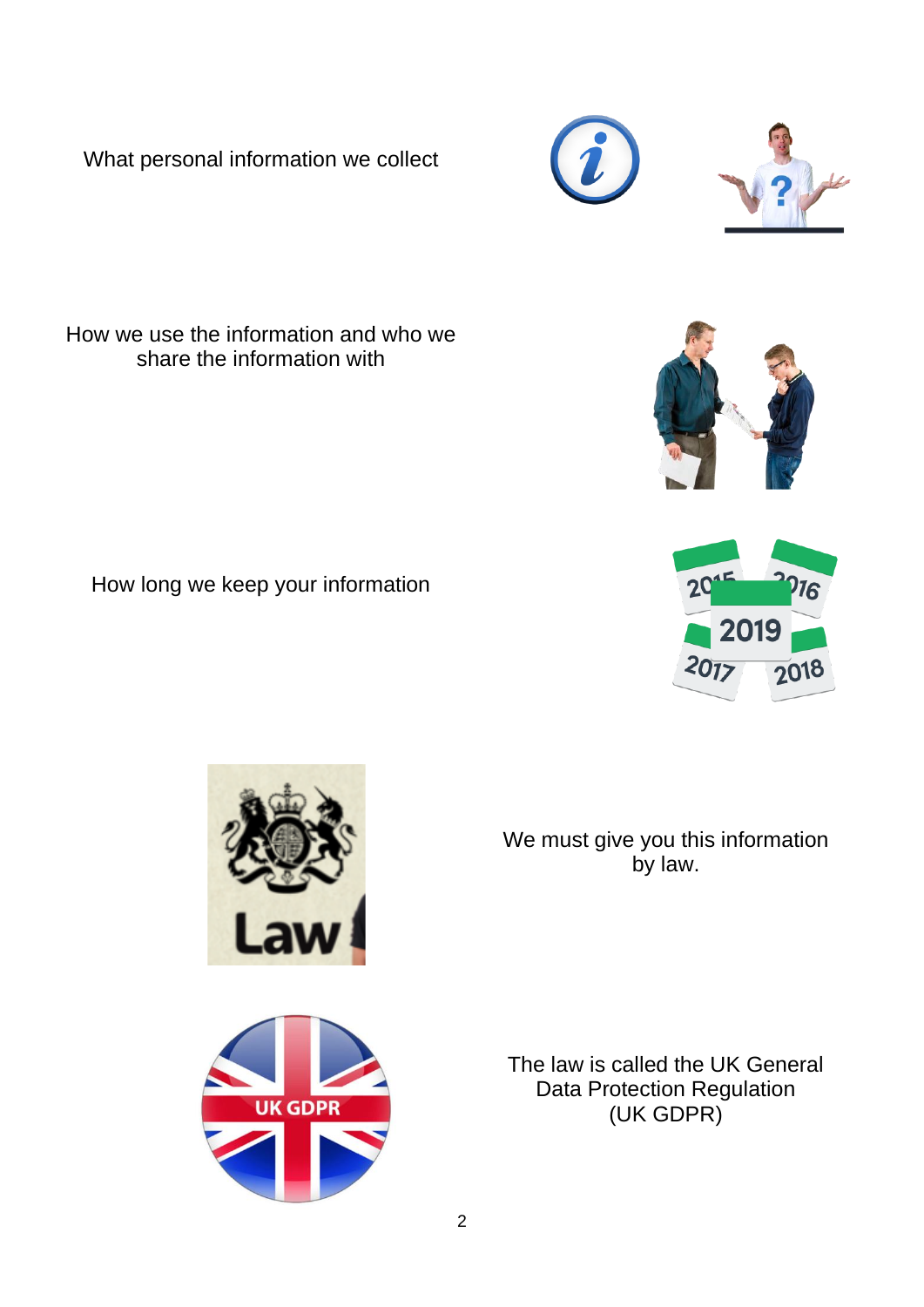## *What is personal information?*

Personal information can be:

Name, address, telephone number, date of birth

Contact details for members of your family and support networks

| <b>Name</b>         |  |
|---------------------|--|
| <b>Address</b>      |  |
|                     |  |
|                     |  |
| <b>Phone Number</b> |  |
|                     |  |



Sensitive types of personal information can be:

Race, beliefs or sexual orientation



Information about health-related conditions or disabilities





**Phone Number** 

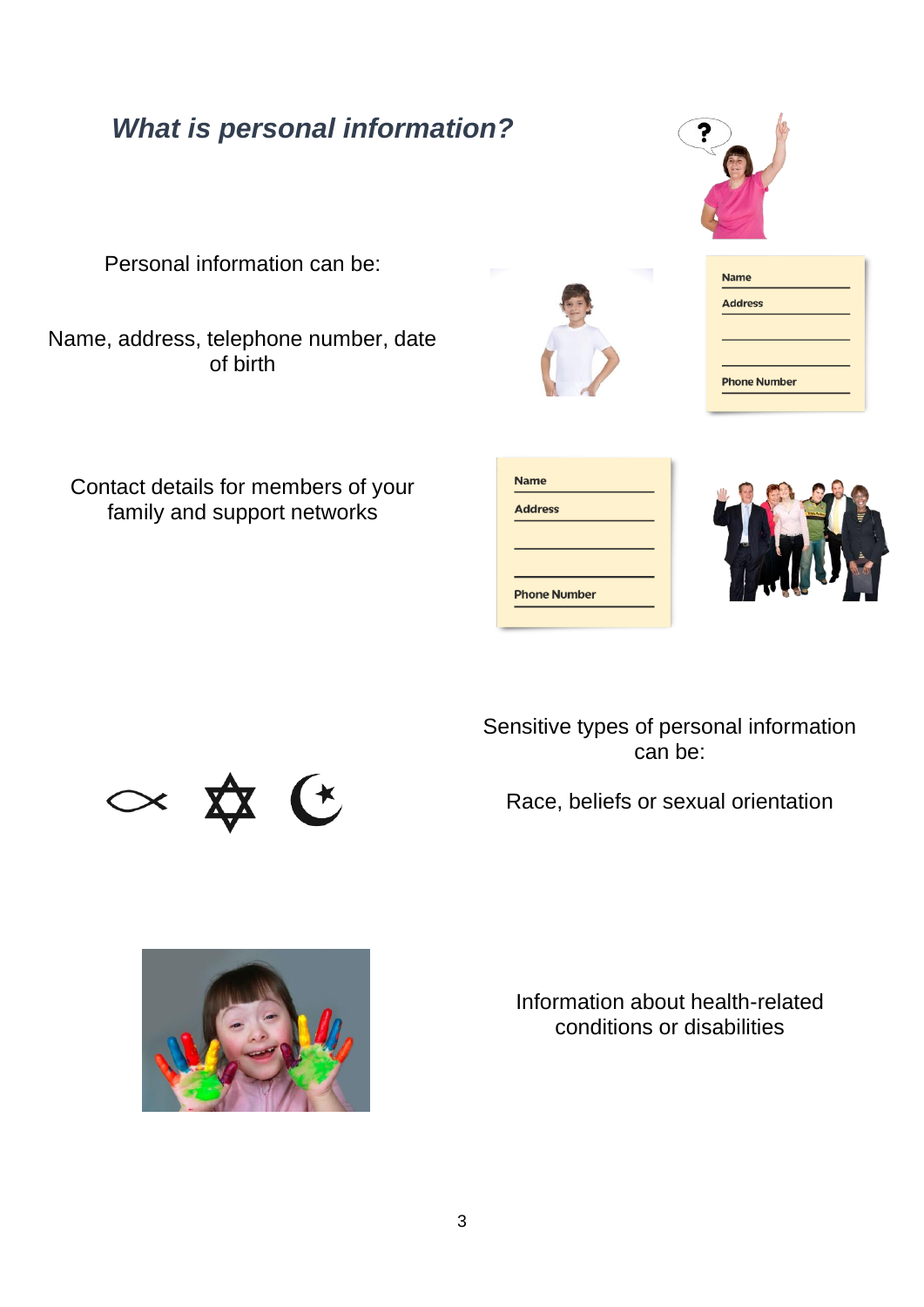## *Collecting and sharing your child's personal information?*

We may need to share your child's information with other organisations These can include:

Schools that the pupils attend after leaving us

Our Local Authority

The Department of Education (DfE)



## *How we use your child's personal information*



We use your child's personal information to support their teaching and learning

To keep children safe



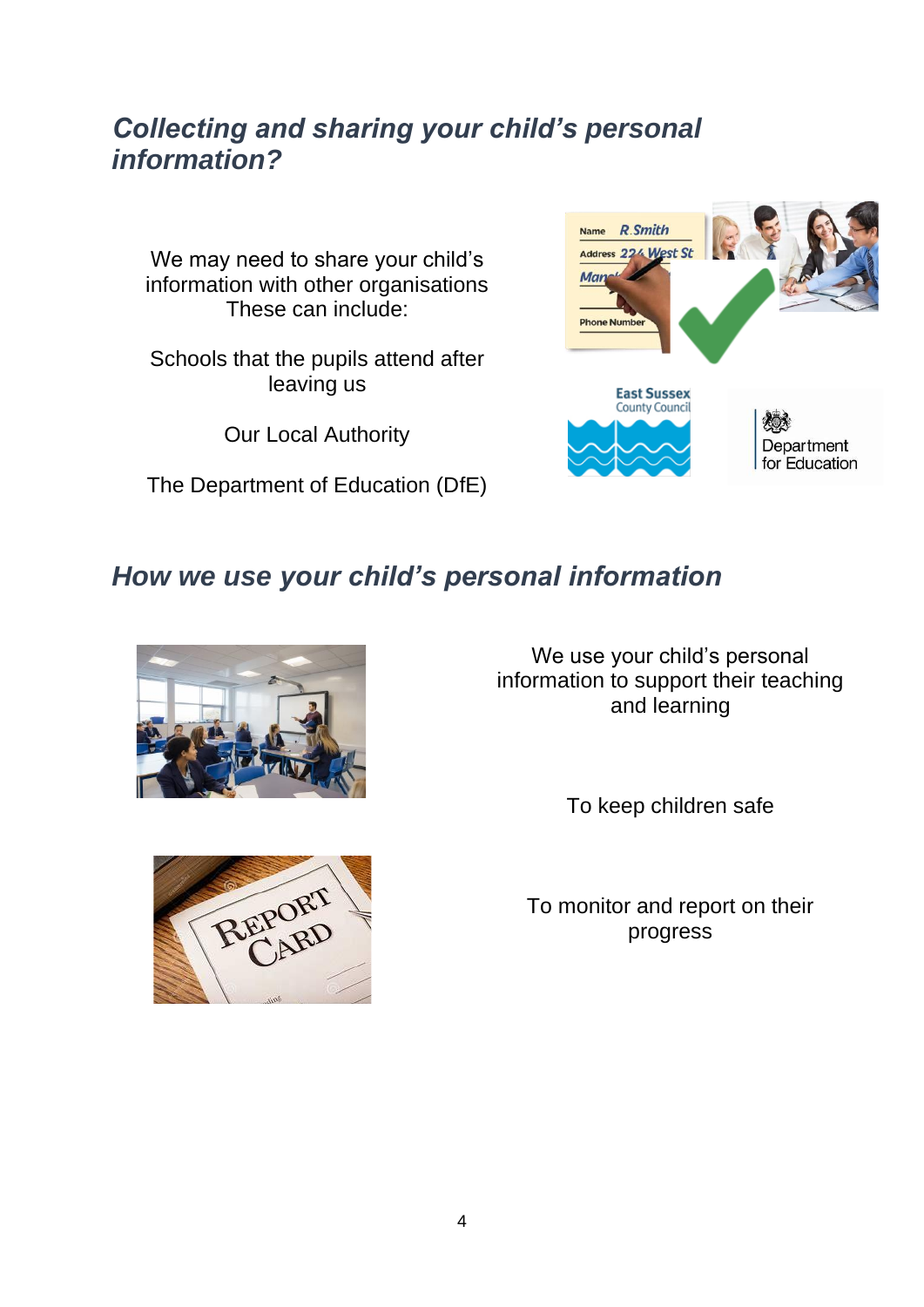### *How long will we keep your child's information?*

We keep your child's records in line with the Federation's Retention Policy after they leave our school.

Our Retention Policy lists how long we keep all types of information.

We destroy all records securely.

The types of records and information we keep for longer preserve the Federation school's history, key events and collective memory.





#### *The law and collecting your child's information*



By law we need to educate your child

To do this we are allowed to collect your child's personal information



This lets us support your child's teaching and learning.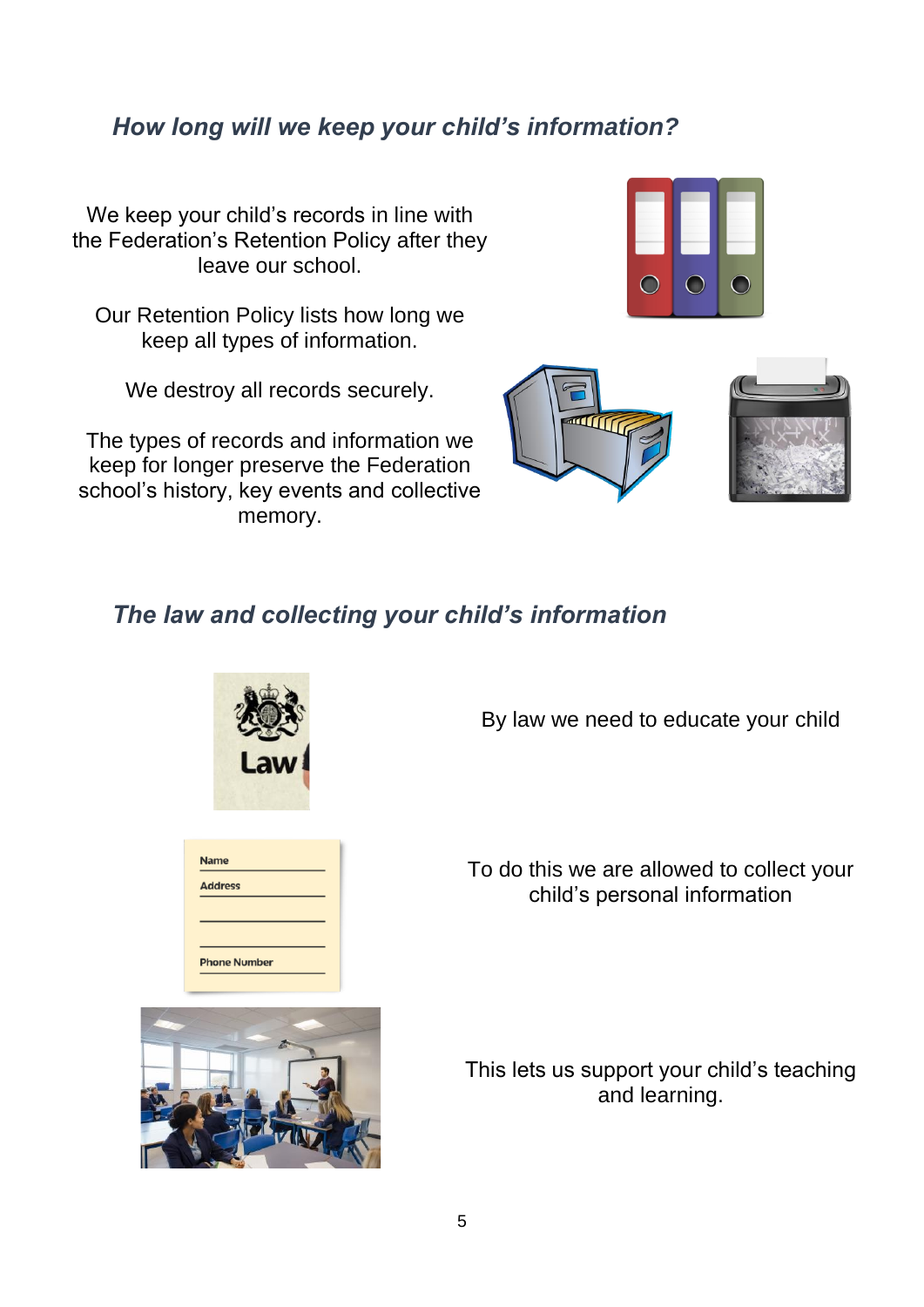The laws which allow us to do this are:

The Children's Act 1989

The Data Protection Act 2018

UK General Data Protection Regulation

We only share information when we need to, and it is in line with the law.

## **Your rights**

Under the UK General Data Protection Regulation, you have the right to:

- Know what we are doing with your child's information and why
- Ask to see your child's information by making a subject access request
- Ask us to think about correcting any mistakes or wrong information





tectio<br>Act





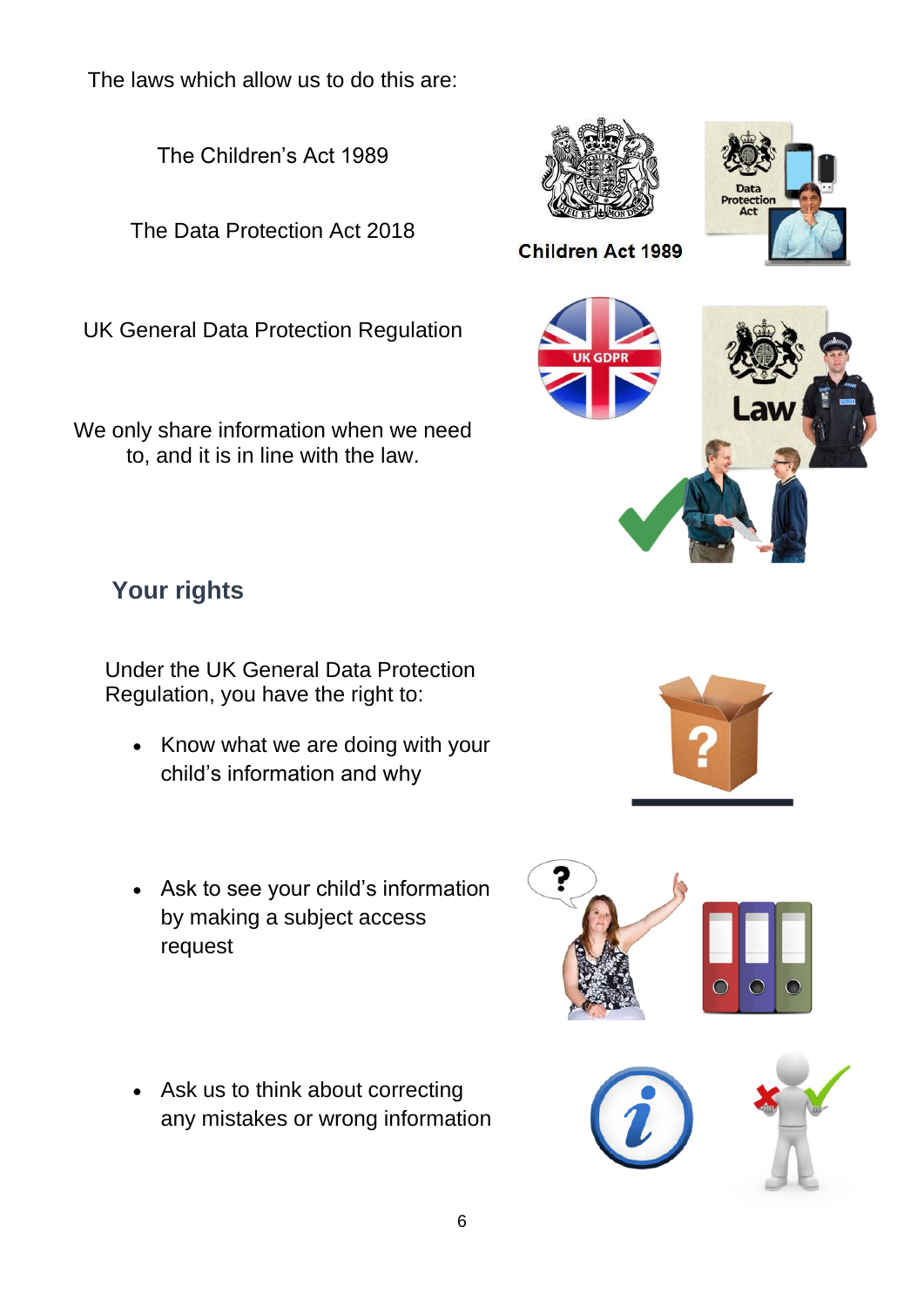• Say no to any direct marketing

• Make a complaint to the Information Commissioners Office (ICO)

You may also be allowed to:

- Ask us to delete your child's information
- Have your child's information sent electronically to you or another organisation
- Say no to decisions being made that significantly affect your child
- Say no to how we use your child's information
- Stop us using your child's information in certain ways







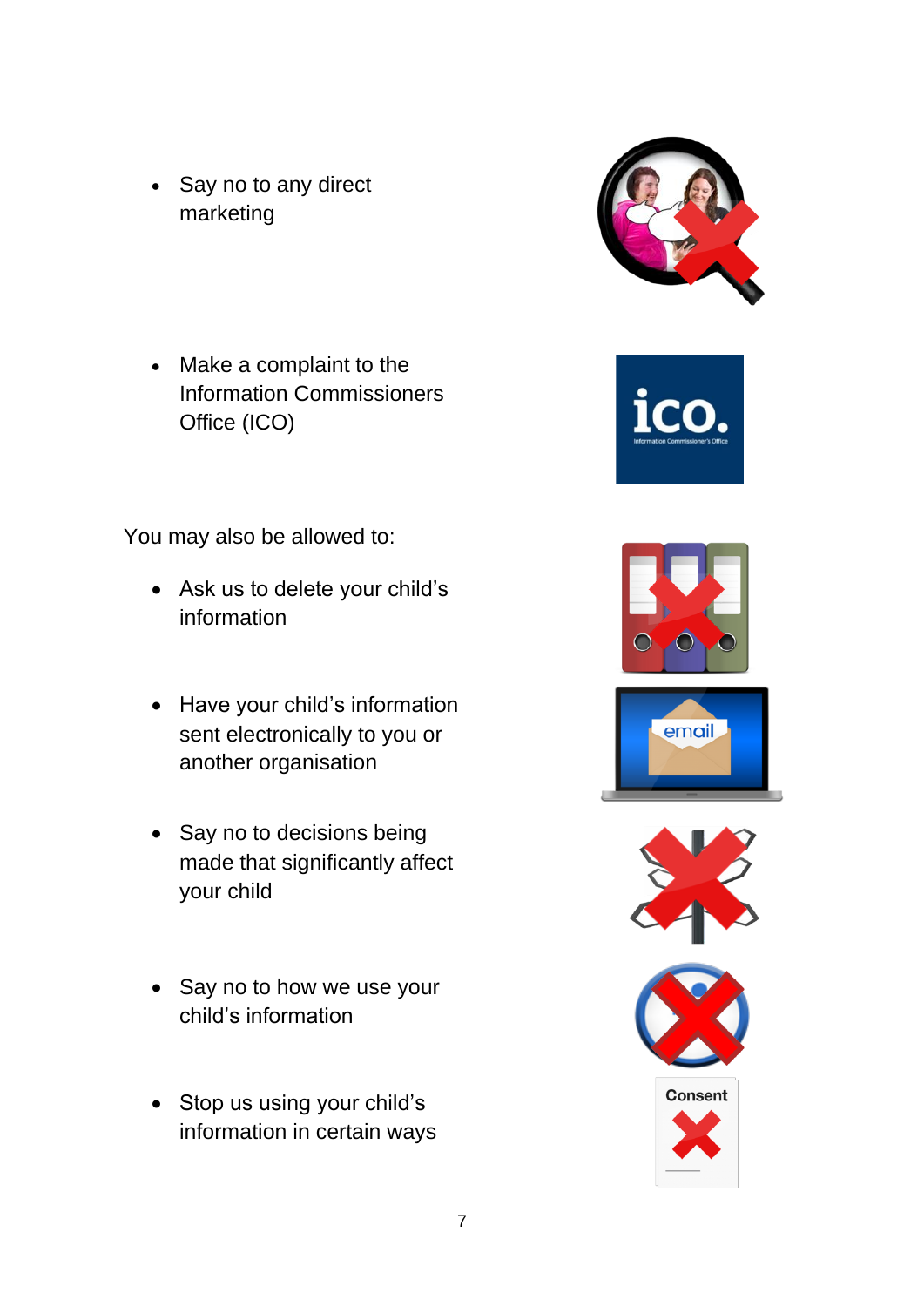We will try to meet your request.



But we may have to keep or use your child's information to follow legal duties

### *How we look after your child's personal information*



How we look after personal information:

> • We have security in place to help stop information from being lost or used in the wrong way



• We limit access to your child's personal information to the people who need it to make sure they are meeting the child's needs